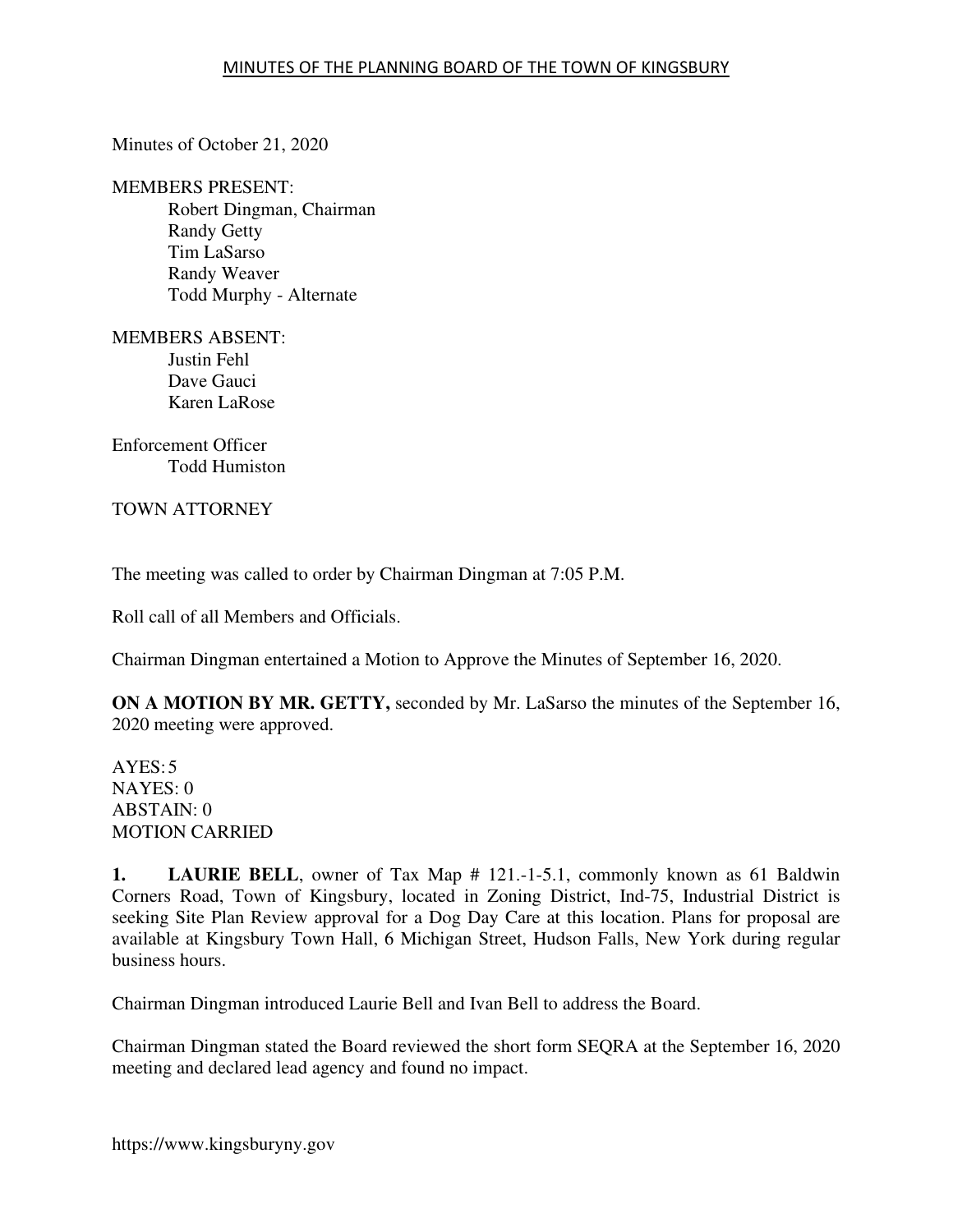### MINUTES OF THE PLANNING BOARD OF THE TOWN OF KINGSBURY

Planning Board Meeting October 21, 2020 Page 2 of 5

Chairman Dingman opened the public hearing.

There being no comments from the public, Chairman Dingman closed the public hearing.

Discussion ensued among the Board with questions addressed by the Applicant.

The Board then reviewed the proposed Resolution.

## **Resolution No. 1 of 2 October 21, 2020**

**LAURIE BELL**, owner of Tax Map # 121.-1-5.1, commonly known as 61 Baldwin Corners Road, Town of Kingsbury, located in Zoning District, Ind-75, Industrial District is seeking Site Plan Review approval for a Dog Day Care at this location. Plans for proposal are available at Kingsbury Town Hall, 6 Michigan Street, Hudson Falls, New York during regular business hours.

**ON A MOTION BY** Mr. LaSarso, seconded by Mr. Weaver, based on all of the evidence and materials submitted by the Applicant and the representations made at the meeting, the Application is hereby approved subject to the following conditions:

- 1. Any exterior lighting for the premises must be downcast.
- 2. All information and representations contained in the materials submitted by the applicant and discussed at the meeting are incorporated herein as conditions.

Chairman Dingman stated for the record the County review stated this is a matter of Local concern.

**2. DANIEL ROSICK,** owner of Tax Map # 137.-1-17, commonly known as 3377 State Route 4, Town of Kingsbury, located in Zoning District COM-1A – Commercial District is seeking Site Plan Review approval for a Flea Market at this location. Plans for proposal are available at Kingsbury Town Hall, 6 Michigan Street, Hudson Falls, New York during regular business hours.

Chairman Dingman introduced Dan Rosick to address the Board.

Chairman Dingman stated the reviewed Board the short form SEQRA at the September 16, 2020 meeting and declared lead agency and found no impact.

Chairman Dingman opened the public hearing.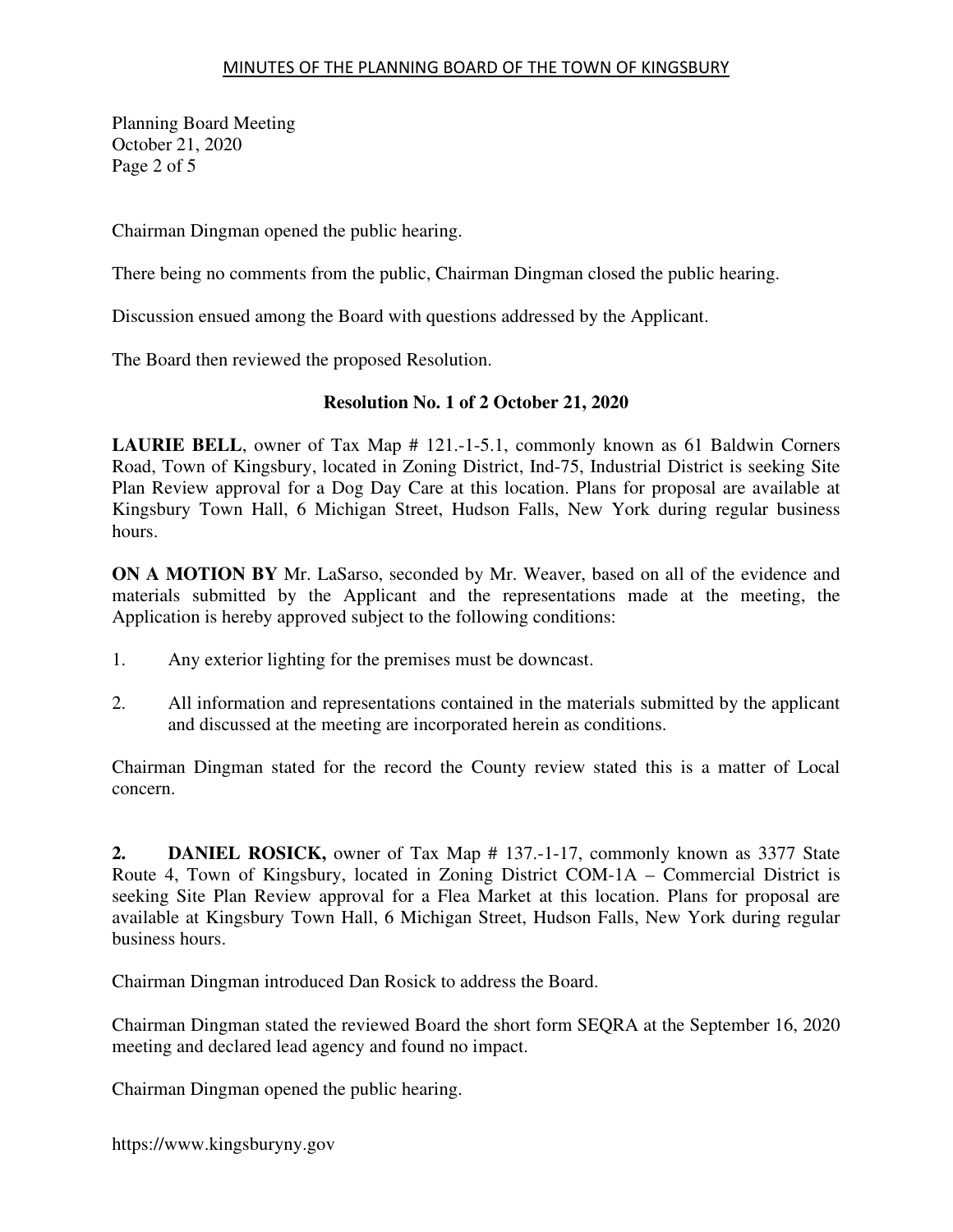Planning Board Meeting October 21, 2020 Page 3 of 5

There being no comments from the public, Chairman Dingman closed the public hearing.

Discussion ensued among the Board with questions addressed by the Applicant.

The Board then reviewed the proposed Resolution.

# **Resolution No. 2 of 2 October 21, 2020**

**DANIEL ROSICK,** owner of Tax Map # 137.-1-17, commonly known as 3377 State Route 4, Town of Kingsbury, located in Zoning District COM-1A – Commercial District is seeking Site Plan Review approval for a Flea Market at this location. Plans for proposal are available at Kingsbury Town Hall, 6 Michigan Street, Hudson Falls, New York during regular business hours.

**ON A MOTION BY** Mr. Getty, seconded by Mr. LaSarso, based on all of the evidence and materials submitted by the Applicant and the representations made at the meeting, the Application is hereby approved subject to the following conditions:

- 1. No outside storage of goods.
- 2. All products, materials and wears by the vendors and operators of the flea market must be removed.
- 3. All information and representations contained in the materials submitted by the applicant and discussed at the meeting are incorporated herein as conditions.

Chairman Dingman stated for the record the County review stated this is a matter of Local concern.

**3. VERNON GREENE**, True Order Motorcycle contract vendee of Tax Map # 138.-1-68 commonly known as 3503 State Route 4, Town of Kingsbury, located in Zoning District, Com-1A/Commercial District is seeking Site Plan approval for a proposed private motorcycle club. Plans for proposal are available at Kingsbury Town Hall, 6 Michigan Street, NY during regular business hours.

Chairman Dingman introduced Vernon Greene to address the Board.

Mr. Greene, True Order Motorcycle stated they would like to use this property for private recreational place to do benefits.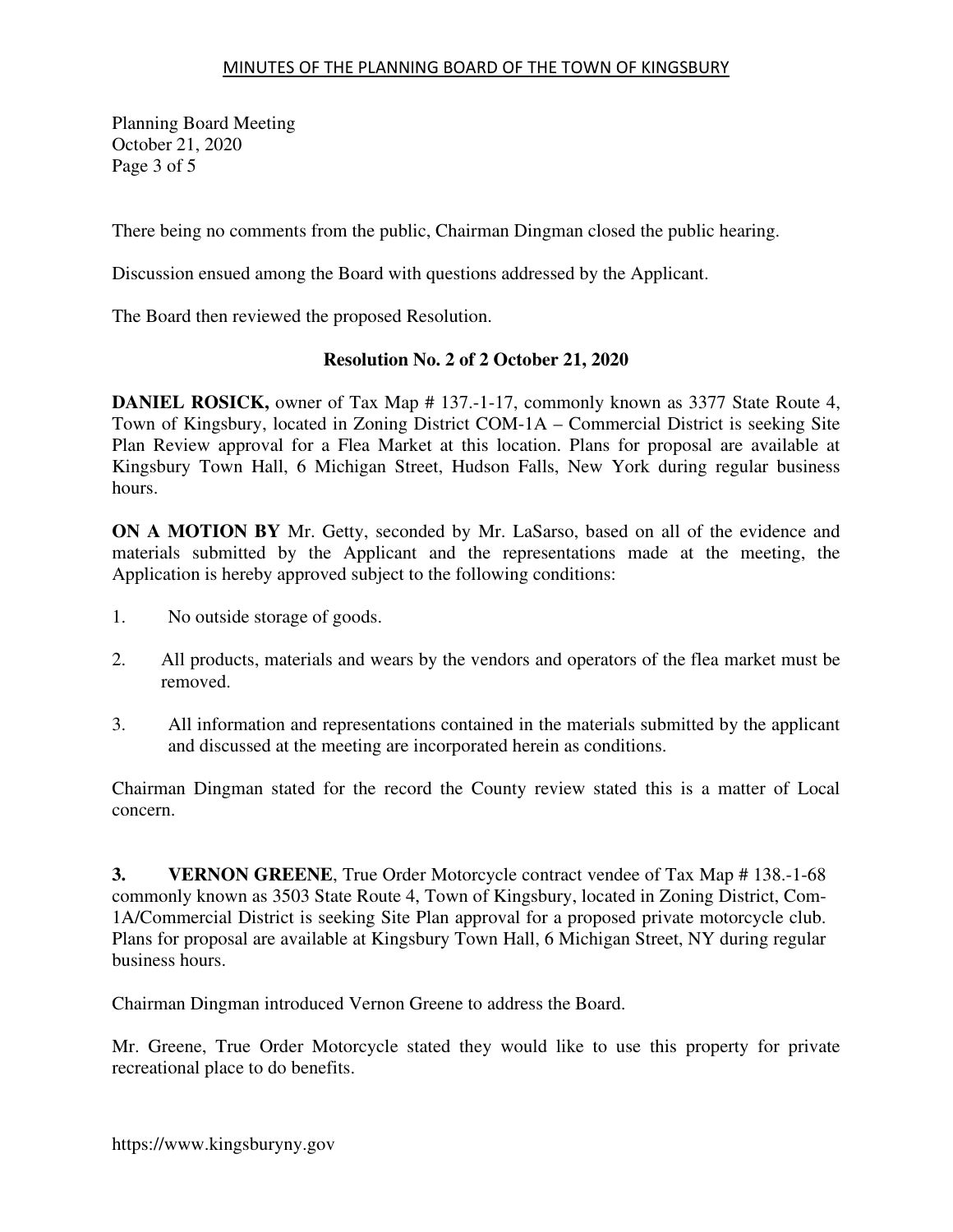### MINUTES OF THE PLANNING BOARD OF THE TOWN OF KINGSBURY

Planning Board Meeting October 21, 2020 Page 4 of 5

Chairman Dingman questioned how the property will be used

Mr. Greene sated they are known for the donations to the community, it will be used to hold benefits. Mr. Greene stated they have 25 members. When they have benefits there are between 75 and 100 people there.

Randy Weaver questioned the hours of a benefit being held with concern for the neighbors.

Mr. Greene stated by 10:00 pm they are shutting everything down.

Chairman Dingman stated one of the issues since this project has been made public there have been neighbors who have some issues with this. One of the questions is do you have a liquor license? Also, there is a note from the Sheriff's department concerning a number of potential offensives and at some point, they will have to be addressed.

Mr. Greene responded no they do not. They do of not serve alcohol. The members bring their own alcohol into the club house.

Chairman Dingman responded he is receipt of a letter from the NYS Liquor Authority from 2016 stating "Section 100, Subdivision 1, if the Alcoholic Beverage Control Law states "No person shall manufacture for sale or sell at wholesale or retail any alcoholic beverage within the State without obtaining the appropriate license therefore required by this chapter."

Mr. Greene sated he could not remember what caused the letter, but nothing became of it.

Chairman Dingman responded when we get something like this, we have to due diligence to, somethings we have to find out about before we can do anything further. There are a number of issues from the Sheriff's Department and I would like to give you the opportunity to address the concerns. Chairman Dingman would like the issues answered in writing before the next meeting.

Chairman Dingman stated the Board is looking for answers to what the complaints were and how it was remedy or what became of it.

Chairman Dingman stated for the record if it is an allowed use and you can address the items that were discussed there probably will not be an issue. If the Town wants to change the Code, they have to change the Code. The Planning Board operates within whatever the Code says. The items that were discussed need to be addressed due to health and safety issues.

Discussion ensued among the Board with questions addressed by the Applicant.

Chairman Dingman opened the public hearing.